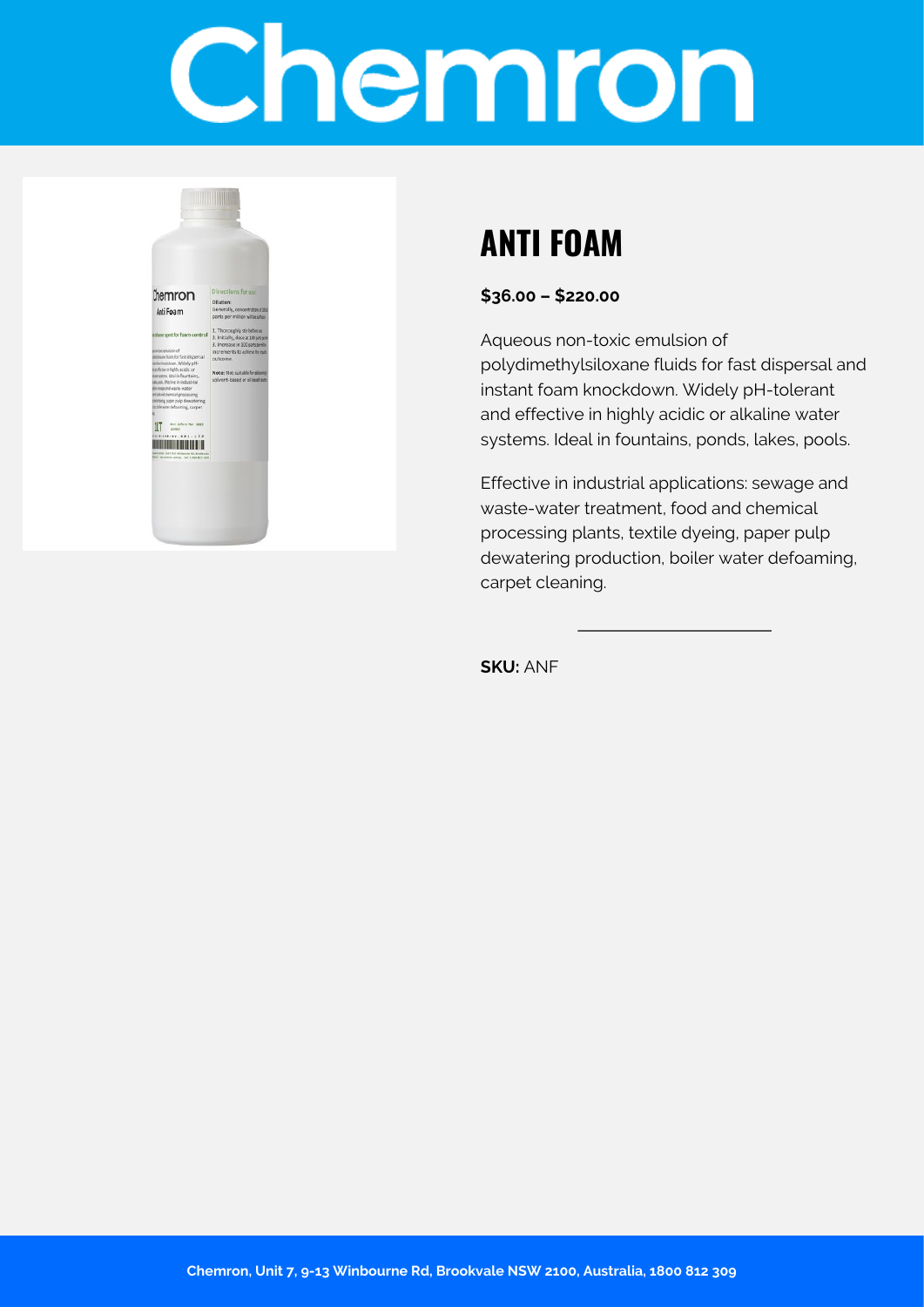# Chemron

## **VARIATIONS**

| Image                  | <b>SKU</b>              | <b>Price</b>                          | <b>Container Size</b> |
|------------------------|-------------------------|---------------------------------------|-----------------------|
| Demror                 | ANF-WU-0-100-WW-001-LTP | \$36.00 ex GST (\$39.60 inc<br>GST)   | 1LT                   |
| ļ.,<br>Chemron<br>SIT. | ANF-WU-0-100-WW-005-LTP | \$90.00 ex GST (\$99.00 inc<br>GST)   | 5LT                   |
| u u<br>Chemro          | ANF-WU-0-100-WW-015-LTP | \$220.00 ex GST (\$242.00 inc<br>GST) | 15LT                  |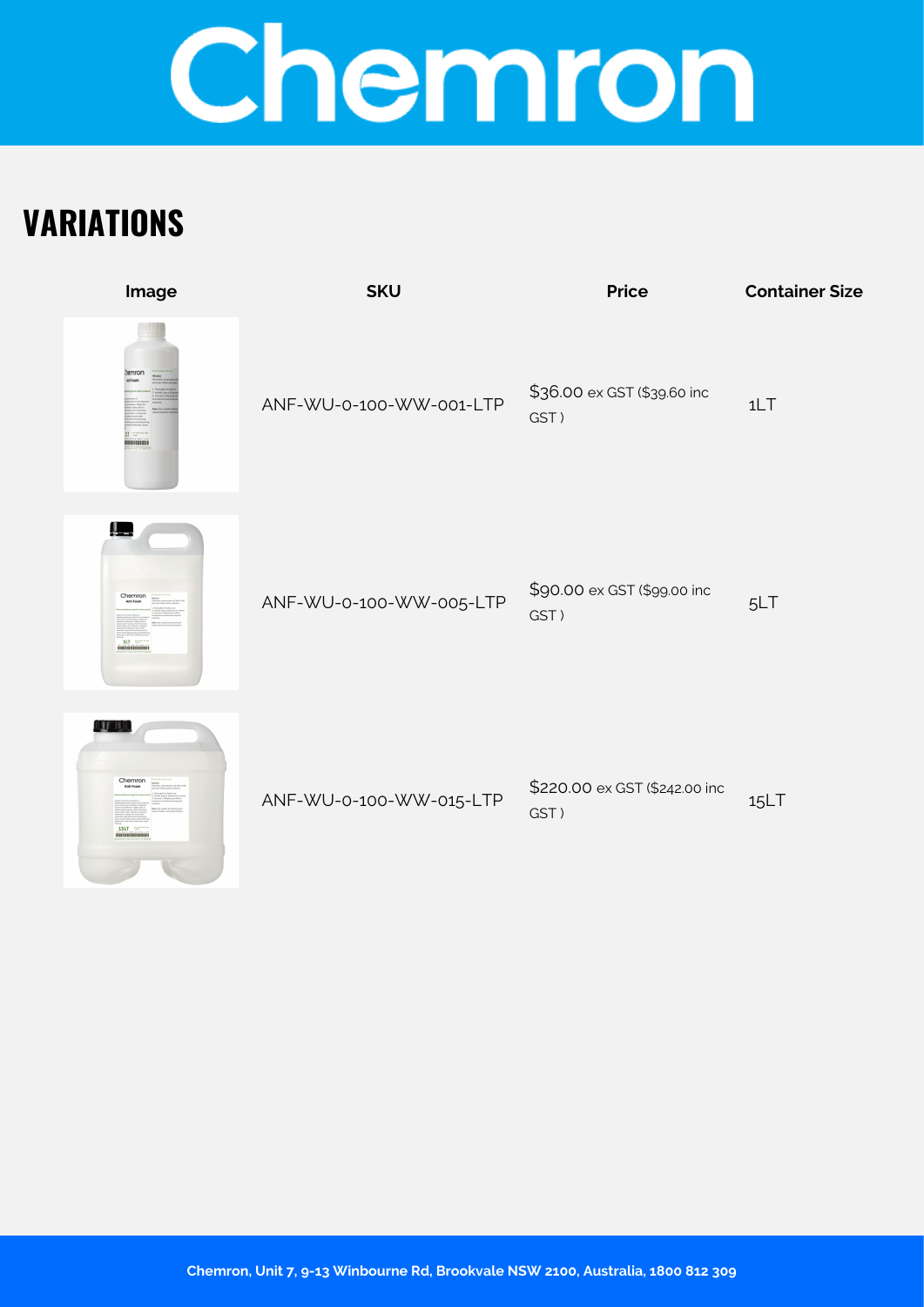

## **PRODUCT DESCRIPTION**

Anti Foam is a broad spectrum, quick-action anti-foaming agent. While it is often used in circulating water systems such as fountains and pools. It is just as effective in industrial applications such as waste-water treatment in food and chemical processing plants.

In all water processing, there is a likelihood of foaming, which causes numerous difficulties, ranging from pump and production inefficiencies to neighbourhood and environmental concerns.

Anti Foam rapidly destroys foam and provides ongoing foam control. It quickly disperses into water solutions and is therefore easily distributed throughout the affected system.

Anti Foam is an aqueous emulsion blend of polydimethylsiloxane fluids designed to knock down foam rapidly. The formula is widely pH-tolerant and may be used effectively in highly acidic or alkaline water systems.

Ideal for use in all kinds of circulating water systems. Useful in industrial applications such as textile dyeing, paper pulp dewatering production and boiler water de-foaming. Can also be used to control anticipated foaming problems as a maintenance solution.

#### **Product Features:**

- Low odour
- No residue
- Non-corrosive
- Non-flammable
- Non-hazardous

#### **Ideal for:**

- Boilers
- Carpet cleaning machines
- Fountains
- Ponds, lakes and pools
- Sewage and effluent control
- Waste-water treatment
- Food and chemical processing plants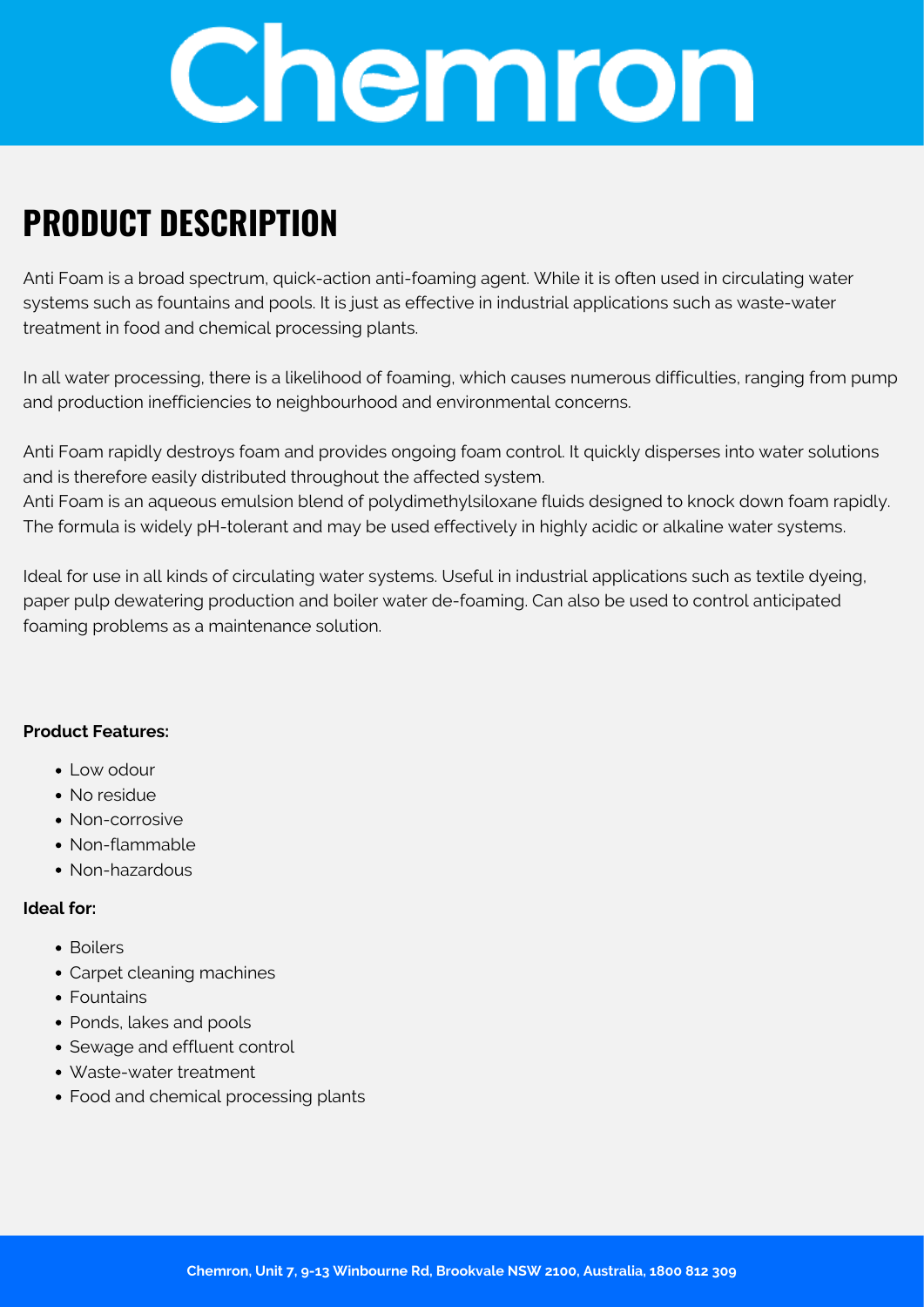

## **DIRECTIONS FOR USE**

**Comment:** Generally, concentrations of between 100 to 500 parts per million will be sufficient.

- 1. Thoroughly stir the product before use.
- 2. Initially, dose at 100 parts per million.
- 3. Increase at 100 parts per million increments to achieve the required outcome.

**Note:** Not suitable for defoaming of solvent or oil-based solutions.

### **DOWNLOADS**

[ANF – Compliance Label](https://chemron.com.au/product-label/ANF - Compliance Label.pdf)